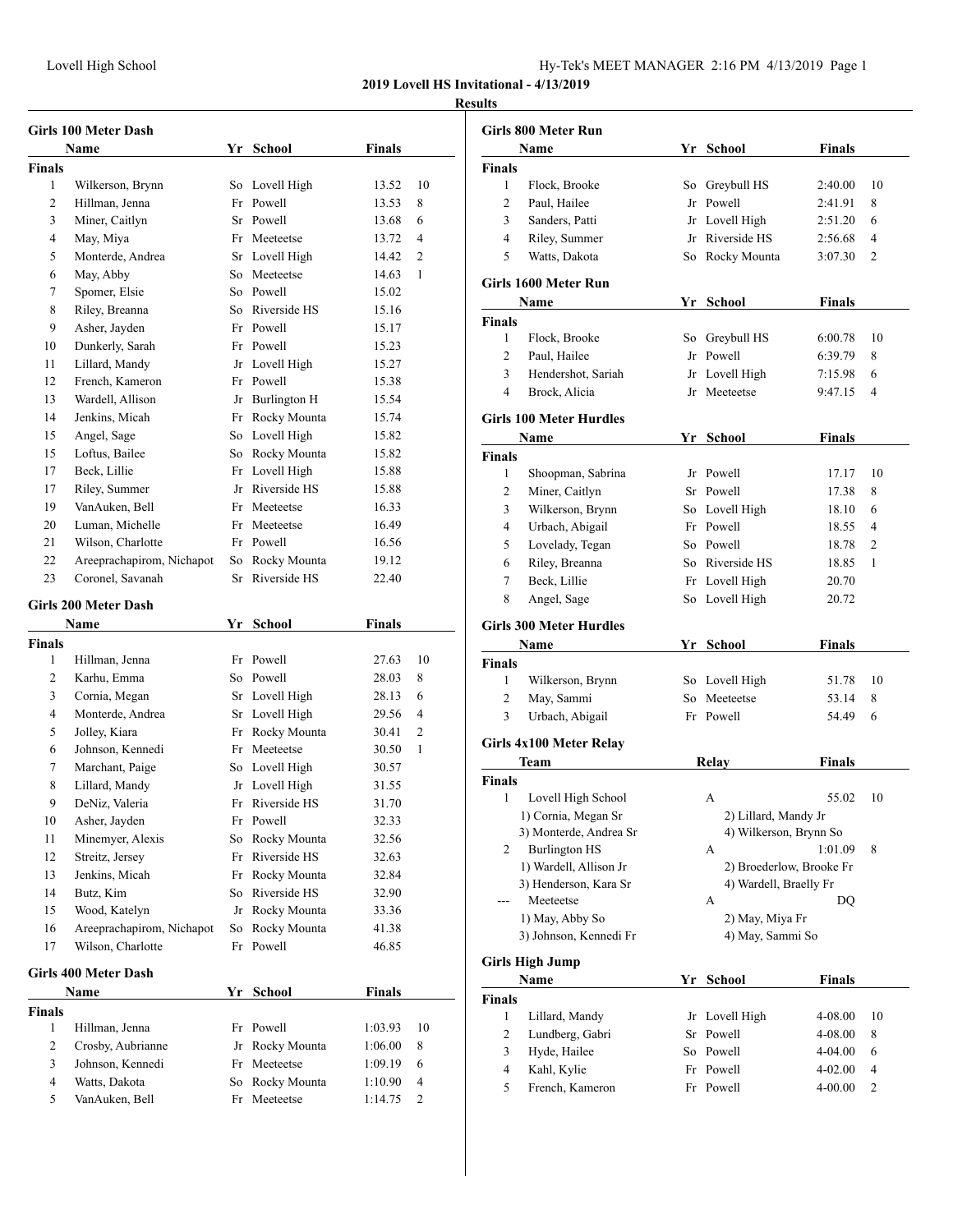**Result** 

|               | <b>Girls Pole Vault</b>  |    |                 |               |                |
|---------------|--------------------------|----|-----------------|---------------|----------------|
|               | <b>Name</b>              |    | Yr School       | <b>Finals</b> |                |
| <b>Finals</b> |                          |    |                 |               |                |
| 1             | Karhu, Emma              | So | Powell          | 9-03.00       | 10             |
| 2             | Hackenberg, Maddie       | So | Powell          | 8-00.00       | 8              |
| 3             | Loftus, Bailee           |    | So Rocky Mounta | 8-00.00       | 6              |
| 4             | Minemyer, Alexis         |    | So Rocky Mounta | 8-00.00       | 4              |
| 5             | May, Abby                | So | Meeteetse       | 7-00.00       | 1.5            |
| 5             | May, Sammi               |    | So Meeteetse    | 7-00.00       | 1.5            |
| 7             | Henderson, Kara          |    | Sr Burlington H | 7-00.00       |                |
| 7             | Riley, Breanna           | So | Riverside HS    | 7-00.00       |                |
| 9             | Kahl, Kylie              |    | Fr Powell       | 7-00.00       |                |
|               | VanAuken, Bell           | Fr | Meeteetse       | NΗ            |                |
|               | <b>Girls Long Jump</b>   |    |                 |               |                |
|               | <b>Name</b>              |    | Yr School       | <b>Finals</b> |                |
| <b>Finals</b> |                          |    |                 |               |                |
| 1             | Cornia, Megan            |    | Sr Lovell High  | 16-01.75      | 10             |
| 2             | May, Miya                | Fr | Meeteetse       | 14-08.75      | 8              |
| 3             | Crosby, Aubrianne        |    | Jr Rocky Mounta | 14-01.50      | 6              |
| 4             | May, Abby                |    | So Meeteetse    | 13-09.25      | 4              |
| 5             | Marchant, Paige          |    | So Lovell High  | 13-04.75      | 2              |
| 6             | Wardell, Braelly         |    | Fr Burlington H | 13-01.25      | 1              |
| 7             | Spomer, Elsie            | So | Powell          | 12-04.00      |                |
| 8             | Dunkerly, Sarah          |    | Fr Powell       | 12-03.25      |                |
| 9             | Streitz, Jersey          |    | Fr Riverside HS | 11-11.00      |                |
| 10            | DeNiz, Valeria           |    | Fr Riverside HS | 11-10.75      |                |
| 11            | Angel, Sage              |    | So Lovell High  | 11-04.50      |                |
| 12            | Broederlow, Brooke       | Fr | Burlington H    | 10-11.00      |                |
| 13            | Butz, Kim                | So | Riverside HS    | 10-01.50      |                |
|               | <b>Girls Triple Jump</b> |    |                 |               |                |
|               | Name                     |    | Yr School       | <b>Finals</b> |                |
| <b>Finals</b> |                          |    |                 |               |                |
| 1             | Cornia, Megan            |    | Sr Lovell High  | 32-00.50      | 10             |
| 2             | Shoopman, Sabrina        |    | Jr Powell       | 31-02.25      | 8              |
| 3             | Spomer, Elsie            |    | So Powell       | 31-00.75      | 6              |
| 4             | Haney, Jaz               |    | Sr Powell       | 31-00.25      | 4              |
| 5             | May, Miya                |    | Fr Meeteetse    | 30-07.25      | $\overline{c}$ |
| 6             | Marchant, Paige          |    | So Lovell High  | 30-01.00      | 1              |
| 7             | Riley, Summer            | Jr | Riverside HS    | 29-04.00      |                |
| 8             | Riley, Breanna           | So | Riverside HS    | 27-10.75      |                |
| 9             | Dunkerly, Sarah          | Fr | Powell          | 26-11.50      |                |
| 10            | Streitz, Jersey          | Fr | Riverside HS    | 25-10.00      |                |
|               | <b>Girls Shot Put</b>    |    |                 |               |                |
|               | Name                     |    | Yr School       | <b>Finals</b> |                |
| <b>Finals</b> |                          |    |                 |               |                |
| 1             | Miner, Cassidy           |    | So Powell       | 33-01.00      | 10             |
| 2             | Cooley, Amanda           | Jr | Meeteetse       | 31-03.00      | 8              |
| 3             | Thompson, Reagan         |    | Fr Powell       | 28-07.50      | 6              |
| 4             | Garay, Alexis            | So | Riverside HS    | 27-07.00      | 4              |
| 5             | Palmer, Krystalyn        | Fr | Lovell High     | 26-09.50      | 2              |
| 6             | Braten, Addie            | Fr | Powell          | 26-08.00      | 1              |
| 7             | Brock, Alicia            | Jr | Meeteetse       | 26-03.00      |                |
|               |                          |    |                 |               |                |

| lts |                    |    |                 |          |
|-----|--------------------|----|-----------------|----------|
| 9   | Good, Megan        |    | Fr Powell       | 25-00.50 |
| 10  | Davison, Hailey    |    | So Rocky Mounta | 24-03.50 |
| 11  | Wardell, Allison   | Jr | Burlington H    | 23-07.00 |
| 12  | Broederlow, Brooke |    | Fr Burlington H | 23-05.00 |
| 13  | DeNiz, Valeria     |    | Fr Riverside HS | 23-00.50 |
| 14  | Gutierrez, Traci   |    | Fr Powell       | 22-09.00 |
| 15  | Staidle, Alissa    |    | So Powell       | 22-08.00 |
| 16  | Stewart, Kaylee    |    | So Powell       | 21-01.00 |
| 17  | Streich, Marie     |    | Sr Greybull HS  | 19-05.00 |
| 18  | Hendershot, Sariah |    | Jr Lovell High  | 19-04.25 |
| 19  | Boreen, Nicole     | So | Riverside HS    | 19-03.50 |
| 20  | Luman, Michelle    |    | Fr Meeteetse    | 18-02.00 |
| 21  | Coronel, Savanah   |    | Sr Riverside HS | 15-10.00 |
|     |                    |    |                 |          |

## **Girls Discus Throw**

| Name           |                            |     | Yr School           | <b>Finals</b> |                          |
|----------------|----------------------------|-----|---------------------|---------------|--------------------------|
| <b>Finals</b>  |                            |     |                     |               |                          |
| 1              | Cooley, Amanda             |     | Jr Meeteetse        | 110-02        | 10                       |
| $\overline{c}$ | Brock, Alicia              |     | Jr Meeteetse        | 90-11         | 8                        |
| 3              | Miner, Cassidy             |     | So Powell           | 89-05         | 6                        |
| $\overline{4}$ | Saville, Hannah            |     | Jr Powell           | 82-06         | $\overline{\mathcal{L}}$ |
| 5              | Palmer, Krystalyn          |     | Fr Lovell High      | 82-01         | $\overline{2}$           |
| 6              | Garay, Alexis              | So. | Riverside HS        | 79-06         | $\mathbf{1}$             |
| $\tau$         | DeNiz, Valeria             |     | Fr Riverside HS     | 76-00         |                          |
| 8              | Gutierrez, Traci           |     | Fr Powell           | 75-02         |                          |
| 9              | Braten, Addie              |     | Fr Powell           | 73-06         |                          |
| 10             | Thompson, Reagan           |     | Fr Powell           | 71-04         |                          |
| 11             | Luman, Michelle            |     | Fr Meeteetse        | 70-06         |                          |
| 12             | Staidle, Alissa            |     | So Powell           | 68-10         |                          |
| 13             | Christensen, Isabelle      | Fr  | Rocky Mounta        | 63-06         |                          |
| 14             | Good, Megan                |     | Fr Powell           | $63-04$       |                          |
| 15             | Stewart, Kaylee            |     | So Powell           | 62-06         |                          |
| 16             | Hendershot, Sariah         |     | Jr Lovell High      | 60-01         |                          |
| 17             | Boreen, Nicole             | So. | Riverside HS        | 59-07         |                          |
| 18             | Wardell, Allison           |     | Jr Burlington H     | 59-01         |                          |
| 19             | Davison, Hailey            |     | So Rocky Mounta     | 54-01         |                          |
| 20             | Streich, Marie             |     | Sr Greybull HS      | 52-01         |                          |
| 21             | Butz, Kim                  | So. | Riverside HS        | 49-09         |                          |
| 22             | Coronel, Savanah           |     | Sr Riverside HS     | 34-04         |                          |
|                | <b>Boys 100 Meter Dash</b> |     |                     |               |                          |
|                | Name                       |     | Yr School           | <b>Finals</b> |                          |
| <b>Finals</b>  |                            |     |                     |               |                          |
| $\mathbf{1}$   | Lindsay, C.J.              |     | So Lovell High      | 11.69         | 10                       |
| 2              | Groves, Kaelan             |     | Sr Powell           | 11.90         | 8                        |
| 3              | Garza, Dontae              |     | Sr Burlington H     | 11.95         | 6                        |
| $\overline{4}$ | Robison, Branson           |     | So Rocky Mounta     | 12.15         | 4                        |
| 5              | Abraham, Kadden            | So  | Powell              | 12.22         | $\overline{c}$           |
| 6              | Davila, Elian              | Jr  | Greybull HS         | 12.31         | $\mathbf{1}$             |
| 7              | Smith, Reed                | Fr  | Powell              | 12.50         |                          |
| 8              | Monterde, Amos             |     | Fr Lovell High      | 12.51         |                          |
| 9              | Harris, Hunter             |     | Jr Lovell High      | 12.52         |                          |
| 10             | Sapp, Kalen                | So. | Powell              | 12.81         |                          |
| 10             | Johnson, Kirwin            |     | Sr Meeteetse        | 12.81         |                          |
| 12             | Robertson, James           |     | Sr Greybull HS      | 12.86         |                          |
| 13             | Trujillo, Tanner           | Sr  | <b>Burlington H</b> | 12.89         |                          |
| 14             | May, Tozai                 |     | So Meeteetse        | 12.99         |                          |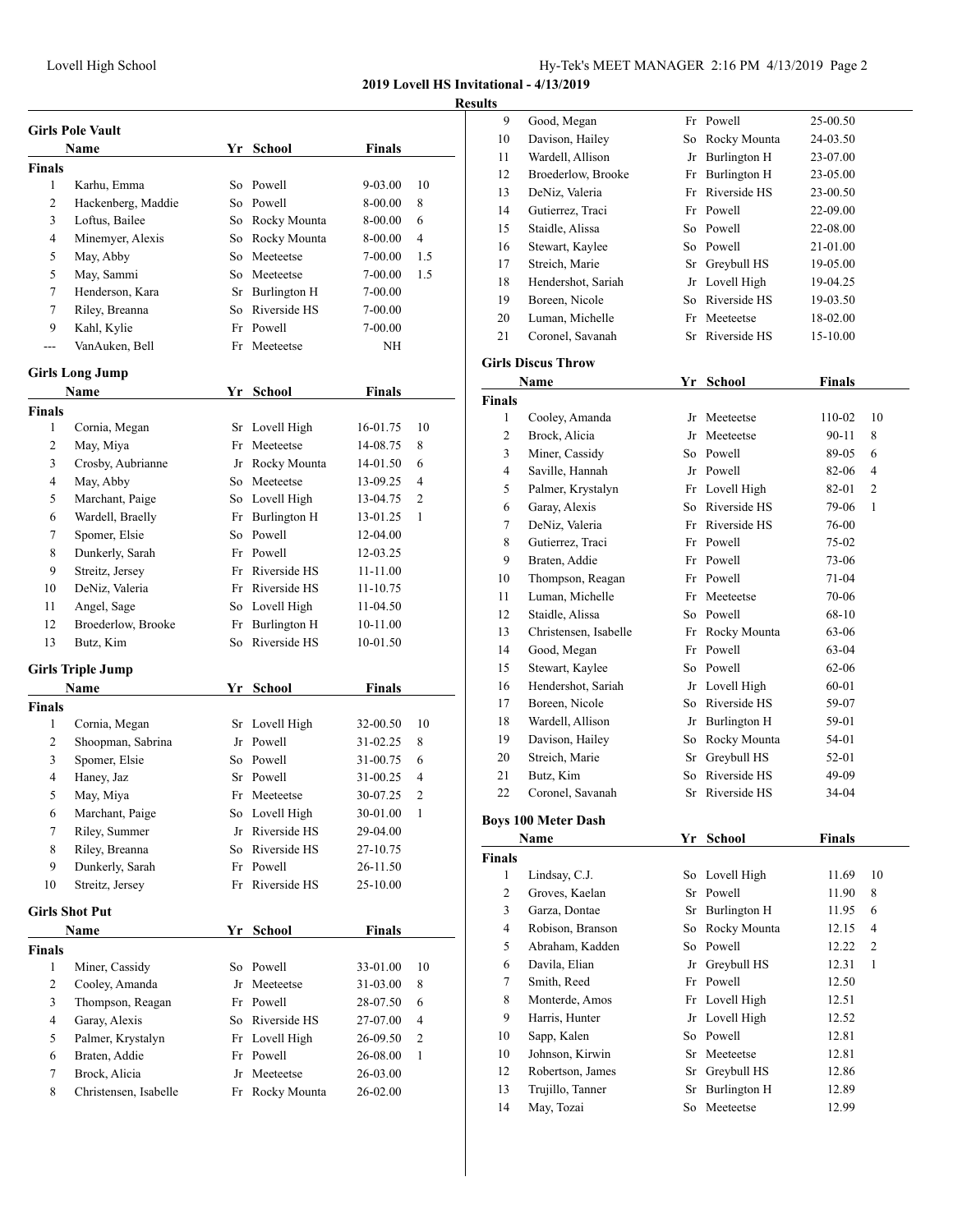| Hy-Tek's MEET MANAGER 2:16 PM 4/13/2019 Page 3 |  |  |  |
|------------------------------------------------|--|--|--|
|------------------------------------------------|--|--|--|

|               | Finals  (Boys 100 Meter Dash) |    |                 |                    |              |
|---------------|-------------------------------|----|-----------------|--------------------|--------------|
|               | Name                          |    | Yr School       | <b>Finals</b>      |              |
| 15            | Castro, Irving                | Fr | Greybull HS     | 13.06              |              |
| 16            | Habeck, Evan                  |    | So Powell       | 13.08              |              |
| 17            | Jewell, Trevor                |    | So Rocky Mounta | 13.19              |              |
| 18            | Salas, Kaden                  |    | So Powell       | 13.20              |              |
| 19            | McArthur, Myzek               |    | So Lovell High  | 13.38              |              |
| 20            | Mangus, Jacob                 |    | So Lovell High  | 13.41              |              |
| 21            | Weimer, Geordan               |    | So Powell       | 13.45              |              |
| ---           | McBride, Dale                 | So | Greybull HS     | FS                 |              |
|               | <b>Boys 200 Meter Dash</b>    |    |                 |                    |              |
|               | Name                          | Yr | School          | <b>Finals</b>      |              |
| <b>Finals</b> |                               |    |                 |                    |              |
| 1             | Lindsay, C.J.                 |    | So Lovell High  | 23.85              | 10           |
| 2             | Lundberg, Brenden             | Sr | Lovell High     | 24.29              | 8            |
| 3             | Bennett, Riley                | So | Powell          | 24.69              | 6            |
| 4             | Smith, Reed                   |    | Fr Powell       | 24.76              | 4            |
| 5             | Davila, Elian                 |    | Jr Greybull HS  | 24.84              | 2            |
| 6             | Grant, Jacob                  |    | Sr Lovell High  | 25.15              | $\mathbf{1}$ |
| 7             | Monterde, Amos                |    | Fr Lovell High  | 25.68              |              |
| 8             | Trujillo, Tanner              |    | Sr Burlington H | 25.85              |              |
| 9             | Habeck, Evan                  |    | So Powell       | 25.97              |              |
| 10            | McBride, Dale                 |    | So Greybull HS  | 26.11              |              |
| 11            | DesRosier, James              |    | Sr Riverside HS | 26.71              |              |
| 12            | Sapp, Kalen                   |    | So Powell       | 26.89              |              |
| 13            | McArthur, Myzek               |    | So Lovell High  | 26.92              |              |
| 14            | Mangus, Jacob                 | So | Lovell High     | 28.37              |              |
| 15            | Welsh, Branden                | Jr | Greybull HS     | 29.04              |              |
|               | <b>Boys 400 Meter Dash</b>    |    |                 |                    |              |
|               | Name                          |    | Yr School       | Finals             |              |
| <b>Finals</b> |                               |    |                 |                    |              |
| 1             | Cox, Jay                      |    | Jr Powell       | 50.93              | 10           |
| 2             | Karhu, Brody                  |    | Jr Powell       | 51.02              | 8            |
| 3             | Drewes, Skyler                |    | Sr Rocky Mounta | 52.46              | 6            |
| 4             | Robison, Branson              |    | So Rocky Mounta | 53.83              | 4            |
| 5             | Johnson, Kirwin               |    | Sr Meeteetse    | 55.76              | 2            |
| 6             | Cordes, Dylan                 |    | Jr Powell       | 55.96              | 1            |
| 7             | DesRosier, James              | Sr | Riverside HS    | 57.09              |              |
| 8             | Stebner, Landen               | Fr | Rocky Mounta    | 57.82              |              |
| 9             | Ellis-Rudd, Garret            | Fr | Riverside HS    | 58.79              |              |
| 10            | Whitlock, Ben                 |    | Fr Powell       |                    |              |
| 11            | Warren, Kyler                 |    | Fr Powell       | 1:00.05<br>1:00.07 |              |
| 12            | Gerhts, Caiden                |    | Powell          |                    |              |
|               |                               | Fr |                 | 1:00.71            |              |
| 13            | Nixon, Ethan                  | So | Lovell High     | 1:00.75            |              |
| 14            | Escalante, Dylan              | Fr | Powell          | 1:01.52            |              |
| 15            | Miller, Ryan                  | Jr | Riverside HS    | 1:03.07            |              |
| 16            | Welsh, Branden                | Jr | Greybull HS     | 1:04.43            |              |
|               | <b>Boys 800 Meter Run</b>     |    |                 |                    |              |
|               | Name                          | Yr | <b>School</b>   | <b>Finals</b>      |              |
| <b>Finals</b> |                               |    |                 |                    |              |
| 1             | McColloch, Gaven              | So | Greybull HS     | 2:17.03            | 10           |
| 2             | Summers, Isaac                | So | Powell          | 2:17.05            | 8            |
| 3             | McKeen, Riley                 | So | Powell          | 2:28.21            | 6            |
| 4             | Wright, Gabe                  | Jr | Greybull HS     | 2:40.97            | 4            |

| 5              | Miller, Ryan                          |    | Jr Riverside HS        | 2:47.64       | 2              |
|----------------|---------------------------------------|----|------------------------|---------------|----------------|
|                | <b>Boys 1600 Meter Run</b>            |    |                        |               |                |
|                | Name                                  |    | Yr School              | Finals        |                |
| <b>Finals</b>  |                                       |    |                        |               |                |
| 1              | Davidson, Jarom                       |    | Jr Burlington H        | 4:32.49       | 10             |
| 2              | Merritt, Alan                         |    | Sr Powell              | 4:53.78       | 8              |
| 3              | McColloch, Gaven                      |    | So Greybull HS         | 4:54.11       | 6              |
| 4              | Jacobsen, Aidan                       |    | Jr Powell              | 5:06.92       | 4              |
| 5              | Bartholemew, Ethan                    |    | Fr Powell              | 5:07.91       | $\overline{c}$ |
| 6              | Summers, Isaac                        |    | So Powell              | 5:27.15       | 1              |
| 7              | Smith, Ryan                           |    | Fr Greybull HS         | 5:40.58       |                |
| 8              | McKeen, Riley                         |    | So Powell              | 5:46.36       |                |
| 9              | Bohlman, Jace                         |    | Fr Powell              | 5:50.44       |                |
| 10             | Whaley, Thomas                        |    | So Greybull HS         | 6:00.51       |                |
| 11             | Chavis, Sterling                      |    | Fr Riverside HS        | 7:14.65       |                |
|                |                                       |    |                        |               |                |
|                | <b>Boys 3200 Meter Run</b><br>Name    |    | Yr School              | <b>Finals</b> |                |
| <b>Finals</b>  |                                       |    |                        |               |                |
| 1              | Merritt, Alan                         |    | Sr Powell              | 10:33.51      | 10             |
| $\overline{c}$ | Pfeiffer, Tyler                       |    | So Powell              | 10:59.47      | 8              |
| 3              | Bohlman, Jace                         |    | Fr Powell              | 12:26.26      | 6              |
| $\overline{4}$ | Smith, Ryan                           |    | Fr Greybull HS         | 12:26.27      | 4              |
|                |                                       |    |                        |               |                |
|                | <b>Boys 110 Meter Hurdles</b><br>Name |    | Yr School              | <b>Finals</b> |                |
| <b>Finals</b>  |                                       |    |                        |               |                |
| 1              | Preator, Dylan                        |    | Jr Powell              | 17.29         | 10             |
| 2              | Ellis-Rudd, Garret                    |    | Fr Riverside HS        | 17.62         | 8              |
| 3              | Weimer, Eli                           |    | Fr Powell              | 19.25         | 6              |
| 4              | Abraham, Kadden                       |    | So Powell              | 19.65         | 4              |
| 5              | DesRosier, James                      |    | Sr Riverside HS        | 20.90         | 2              |
| 6              | Childers, Brent                       |    | Fr Powell              | 21.51         | 1              |
| 7              | Sessions, Thallen                     |    | Fr Powell              | 22.10         |                |
| 8              | Welsh, Branden                        |    | Jr Greybull HS         | 22.20         |                |
|                |                                       |    |                        |               |                |
|                | <b>Boys 300 Meter Hurdles</b><br>Name |    | Yr School              | Finals        |                |
| Finals         |                                       |    |                        |               |                |
| $\mathbf{1}$   | Preator, Dylan                        |    | Jr Powell              | 44.58         | 10             |
| 2              | Hieb, Jacob                           | Fr | Powell                 | 50.22         | 8              |
| 3              | Childers, Brent                       | Fr | Powell                 | 51.43         | 6              |
| 4              | Weimer, Eli                           | Fr | Powell                 | 53.76         | 4              |
| 5              | Sessions, Thallen                     |    | Fr Powell              | 55.87         | 2              |
|                | <b>Boys 4x100 Meter Relay</b>         |    |                        |               |                |
|                | <b>Team</b>                           |    | <b>Relay</b>           | <b>Finals</b> |                |
| <b>Finals</b>  |                                       |    |                        |               |                |
| 1              | Lovell High School                    |    | А                      | 48.20         | 10             |
|                | 1) McArthur, Myzek So                 |    | 2) Monterde, Amos Fr   |               |                |
|                | 3) Harris, Hunter Jr                  |    | 4) Lindsay, C.J. So    |               |                |
| 2              | Greybull HS                           |    | А                      | 49.37         | 8              |
|                | 1) McBride, Dale So                   |    | 2) Robertson, James Sr |               |                |
|                | 3) Castro, Irving Fr                  |    | 4) Davila, Elian Jr    |               |                |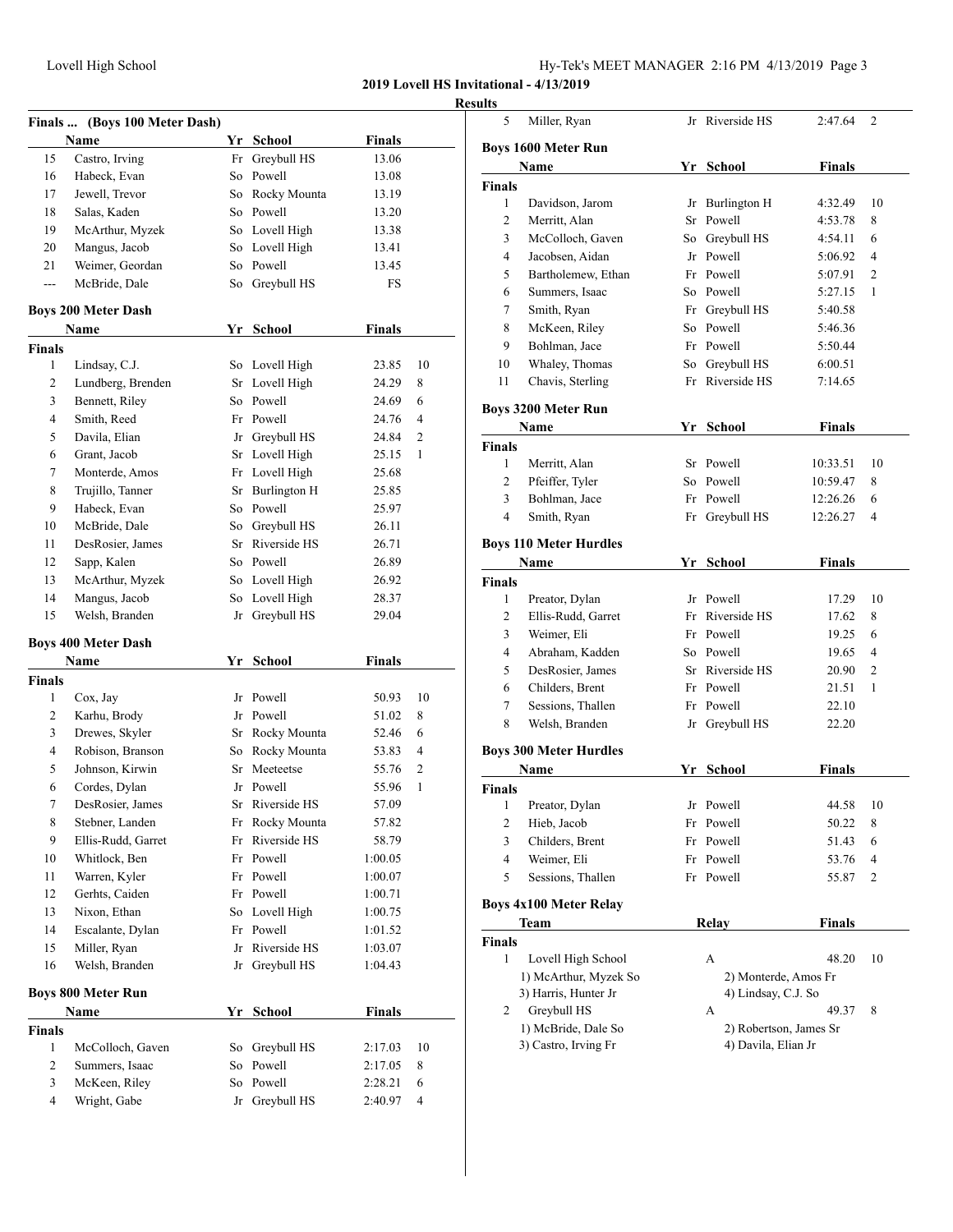| Hy-Tek's MEET MANAGER 2:16 PM 4/13/2019 Page 4 |  |  |  |
|------------------------------------------------|--|--|--|
|------------------------------------------------|--|--|--|

## **Results**

|                | <b>Boys 4x400 Meter Relay</b>      |    |                         |               |              |
|----------------|------------------------------------|----|-------------------------|---------------|--------------|
|                | Team                               |    | <b>Relay</b>            | <b>Finals</b> |              |
| <b>Finals</b>  |                                    |    |                         |               |              |
| 1              | Powell                             |    | A                       | 3:44.27       | 10           |
| $\overline{c}$ | Lovell High School                 |    | A                       | 4:10.12       | 8            |
|                | 1) Grant, Jacob Sr                 |    | 2) Lundberg, Brenden Sr |               |              |
|                | 3) Newman, Ezekiel So              |    | 4) Lindsay, C.J. So     |               |              |
|                |                                    |    |                         |               |              |
|                | Boys 4x800 Meter Relay             |    |                         |               |              |
|                | Team                               |    | Relay                   | <b>Finals</b> |              |
| Finals         |                                    |    |                         |               |              |
| 1              | Powell                             |    | А                       | 10:17.46      | 10           |
|                | <b>Boys High Jump</b>              |    |                         |               |              |
|                | <b>Name</b>                        | Yr | <b>School</b>           | <b>Finals</b> |              |
| <b>Finals</b>  |                                    |    |                         |               |              |
| 1              | Warner, Colby                      |    | Sr Powell               | $6 - 02.00$   | 10           |
| 2              | Garza, Dontae                      | Sr | Burlington H            | $6 - 02.00$   | 8            |
| 3              | Jewell, Trevor                     |    | So Rocky Mounta         | $5 - 10.00$   | 6            |
| 4              | Beckman, Kendrick                  |    | Fr Rocky Mounta         | 5-08.00       | 4            |
| 5              | Ellis-Rudd, Garret                 | Fr | Riverside HS            | 5-06.00       | 2            |
| 6              | May, Tozai                         |    | So Meeteetse            | 5-04.00       | 1            |
| 7              | Weimer, Eli                        | Fr | Powell                  | $5-02.00$     |              |
| 7              | Bennett, Dace                      | Fr | Meeteetse               | $5 - 02.00$   |              |
|                |                                    |    |                         |               |              |
|                | <b>Boys Pole Vault</b>             |    |                         |               |              |
|                | Name                               |    | Yr School               | Finals        |              |
| <b>Finals</b>  |                                    |    |                         |               |              |
| 1              | Karhu, Brody                       |    | Jr Powell               | 14-01.00      | 10           |
| 2              | Hackenberg, Reece                  |    | Sr Powell               | 12-00.00      | 8            |
| 3              | Smith, Reed                        |    | Fr Powell               | 11-06.00      | 6            |
| 4              | Bennett, Riley                     |    | So Powell               | 11-00.00      | 3            |
| 4              | Groves, Kaelan                     |    | Sr Powell               | 11-00.00      | 3            |
| 6              | Godfredson, Jack                   |    | Fr Burlington H         | 10-00.00      | 1            |
| 7              | Bennett, Dace                      | Fr | Meeteetse               | 9-06.00       |              |
| 7              | Hieb, Jacob                        |    | Fr Powell               | 9-06.00       |              |
| 9              | Johnson, Kirwin                    | Sr | Meeteetse               | 9-00.00       |              |
| ---            | Woodington, Larry                  | Fr | Rocky Mounta            | NΗ            |              |
|                | <b>Boys Long Jump</b>              |    |                         |               |              |
|                | Name                               | Yr | School                  | <b>Finals</b> |              |
| <b>Finals</b>  |                                    |    |                         |               |              |
| $\mathbf{1}$   | Garza, Dontae                      | Sr | Burlington H            | 21-08.00      | 10           |
| 2              | Preator, Dylan                     | Jr | Powell                  | 20-00.00      | 8            |
| 3              | Jewell, Trevor                     | So | Rocky Mounta            | 18-03.75      | 6            |
| 4              | May, Tozai                         | So | Meeteetse               | 17-09.00      | 4            |
| 5              | Stebner, Landen                    | Fr | Rocky Mounta            | 17-03.75      | 2            |
| 6              | Escalante, Dylan                   | Fr | Powell                  | 16-06.00      | $\mathbf{1}$ |
| 7              | Beckman, Kendrick                  | Fr | Rocky Mounta            | 15-08.50      |              |
| 8              | Monterde, Amos                     | Fr | Lovell High             | 15-07.50      |              |
| 9              | Miller, Ryan                       | Jr | Riverside HS            |               |              |
| 10             |                                    | So | Powell                  | 14-08.00      |              |
|                | Sapp, Kalen                        | Fr | Powell                  | 14-00.00      |              |
| 11             | Decker, Colton                     |    |                         | 13-08.50      |              |
| 12<br>13       | Tiexiera, Pedro                    | Sr | Powell                  | 13-02.00      |              |
|                | Mangus, Jacob<br>Woodington, Larry | So | Lovell High             | 12-09.00      |              |
| 14             |                                    | Fr | Rocky Mounta            | 12-03.25      |              |
| $\overline{a}$ | Whaley, Thomas                     | So | Greybull HS             | ND            |              |

| ---            | Chavis, Sterling         | Fr | Riverside HS    | ND            |                |
|----------------|--------------------------|----|-----------------|---------------|----------------|
| $---$          | Lengfelder, Landon       | So | Powell          | ND            |                |
|                |                          |    |                 |               |                |
|                | <b>Boys Triple Jump</b>  |    |                 |               |                |
|                | Name                     |    | Yr School       | <b>Finals</b> |                |
| <b>Finals</b>  |                          |    |                 |               |                |
| 1              | Preator, Dylan           | Jr | Powell          | 40-10.50      | 10             |
| 2              | Davila, Elian            |    | Jr Greybull HS  | 39-05.25      | 8              |
| 3              | Jewell, Trevor           |    | So Rocky Mounta | 37-01.75      | 6              |
| 4              | Ellis-Rudd, Garret       |    | Fr Riverside HS | 35-04.50      | 4              |
| 5              | Escalante, Dylan         |    | Fr Powell       | 34-11.75      | 2              |
| 6              | Bennett, Dace            | Fr | Meeteetse       | 34-11.00      | 1              |
| $\tau$         | Miller, Ryan             |    | Jr Riverside HS | 30-07.50      |                |
| 8              | Decker, Colton           |    | Fr Powell       | 28-10.50      |                |
|                | <b>Boys Shot Put</b>     |    |                 |               |                |
|                | Name                     |    | Yr School       | <b>Finals</b> |                |
|                |                          |    |                 |               |                |
| Finals<br>1    | Lindsay, Quinn           | Fr | Lovell High     | 47-10.00      | 10             |
| 2              | Good, Ryan               | Jr | Powell          | 44-00.00      | 8              |
| 3              | Jolley, Jaxon            | So | Rocky Mounta    | 42-07.00      | 6              |
| 4              | Graham, Toran            |    | Fr Powell       | 40-07.25      | 4              |
| 5              | Frankenberry, Zeke       |    | So Powell       | 40-02.25      | 2              |
| 6              | Weimer, Geordan          |    | So Powell       | 39-05.00      | 1              |
| 7              | Shramek, Lane            |    | Fr Powell       |               |                |
| 8              |                          |    | So Powell       | 38-09.00      |                |
|                | Gonzales, Canyon         |    |                 | 38-07.00      |                |
| 9              | Olsen, Carter            |    | Sr Powell       | 38-06.00      |                |
| 10             | Olsen, Carson            |    | Jr Powell       | 36-07.00      |                |
| 11             | Kost, Will               |    | So Rocky Mounta | 35-06.75      |                |
| 12             | Luna, Daniel             | Sr | Lovell High     | 33-11.50      |                |
| 13             | Belmont, Nate            | Jr | Powell          | 33-01.00      |                |
| 14             | Garza, Dontae            |    | Sr Burlington H | 33-00.00      |                |
| 15             | Christiansen, Tyson      |    | Fr Rocky Mounta | 32-07.50      |                |
| 16             | Gutierrez, Issac         |    | So Powell       | 31-00.00      |                |
| 17             | Trujillo, Tanner         |    | Sr Burlington H | 30-08.00      |                |
| 18             | Belmont, Sam             |    | Fr Powell       | 30-07.00      |                |
| 19             | DesRosier, Roger         |    | So Riverside HS | 30-06.00      |                |
| 20             | Godfredson, Jack         | Fr | Burlington H    | 29-09.50      |                |
| 21             | Cornia, Sam              |    | Fr Lovell High  | 29-00.00      |                |
| 22             | Salas, Kaden             |    | So Powell       | 28-09.00      |                |
| 23             | Wright, Josh             | Fr | Powell          | 26-01.00      |                |
| ---            | Keller, Sky              | Fr | Meeteetse       | ND            |                |
| ---            | Moore, Weston            | Sr | Powell          | ND            |                |
| ---            | Moore, Tanner            | Jr | Powell          | ND            |                |
|                | <b>Boys Discus Throw</b> |    |                 |               |                |
|                | <b>Name</b>              | Yr | School          | <b>Finals</b> |                |
| Finals         |                          |    |                 |               |                |
| 1              | Good, Ryan               | Jr | Powell          | 148-09        | 10             |
| 2              | Lindsay, Quinn           | Fr | Lovell High     | 145-10        | 8              |
| 3              | Mayes, Aden              | So | Lovell High     | 135-04        | 6              |
| $\overline{4}$ | Hackenberg, Reece        | Sr | Powell          | 132-06        | 4              |
| 5              | Frankenberry, Zeke       | So | Powell          | 132-01        | $\mathfrak{2}$ |
| 6              | Jolley, Jaxon            | So | Rocky Mounta    | 122-00        | 1              |
| ---            | Olsen, Carson            | Jr | Powell          | ND            |                |
| ---            | Moore, Weston            | Sr | Powell          | ND            |                |
| ---            | McBride, Dale            | So | Greybull HS     | ND            |                |
|                |                          |    |                 |               |                |
|                |                          |    |                 |               |                |